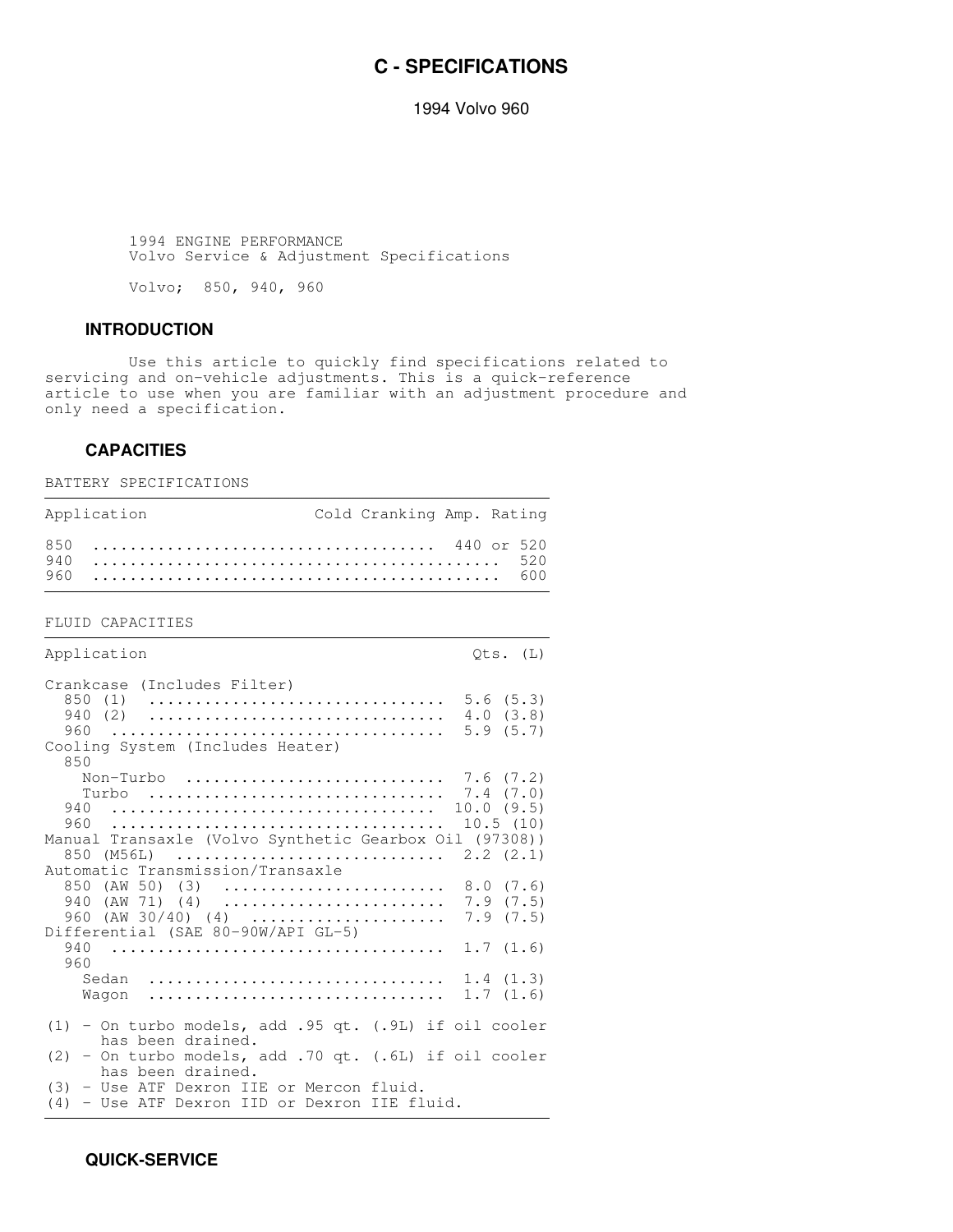# SERVICE INTERVALS & SPECIFICATIONS

REPLACEMENT INTERVALS

| Miles<br>Component                                                                                                           |  |
|------------------------------------------------------------------------------------------------------------------------------|--|
| 30,000<br>Air Filter<br>A/T Fluid (1) (940)<br>20,000<br>Timing Belt                                                         |  |
| 70,000                                                                                                                       |  |
| EGR                                                                                                                          |  |
| 850 & 960<br>Inspect $\ldots \ldots \ldots \ldots \ldots \ldots \ldots \ldots \ldots \ldots \ldots$ 60,000<br>100,000<br>940 |  |
| 60,000<br>Inspect<br>20,000<br>Clean $(4)$<br>60,000<br>Fuel Filter                                                          |  |
| 10,000<br>Normal Service<br>Severe Service  5000<br>PCV (Inspect & Clean)  60,000<br>30,000<br>Spark Plugs                   |  |
| $(1)$ - Transmission fluid replacement for 850 and 960<br>is not recommended by manufacturer.                                |  |
| (2) - Coolant replacement interval is no longer                                                                              |  |
| recommended by manufacturer.<br>$(3)$ - After 100,000 mile EGR service, clean every<br>20,000 miles.                         |  |
| (4) - After 60,000 mile inspection, clean every 20,000<br>miles.                                                             |  |

VALVE ADJUSTMENT INTERVALS (1)

| Application | Miles                                                    |
|-------------|----------------------------------------------------------|
|             |                                                          |
|             | $(1)$ - 850 and 960 are equipped with hydraulic lifters. |

#### BELT ADJUSTMENT

| Application                                                                                        | Deflection - In. $(mm)$ |
|----------------------------------------------------------------------------------------------------|-------------------------|
| Accessory Drive Belt<br>Timing Belt                                                                |                         |
|                                                                                                    | (1)<br>(3)              |
| $(1)$ - No adjustment is necessary, vehicles are<br>equipped with a self-tensioner.                |                         |
| $(2)$ - Deflection is measured with moderate thumb<br>pressure applied midway on longest belt run. |                         |
| (3) - See D - ADJUSTMENTS article in the ENGINE<br>PERFORMANCE section.                            |                         |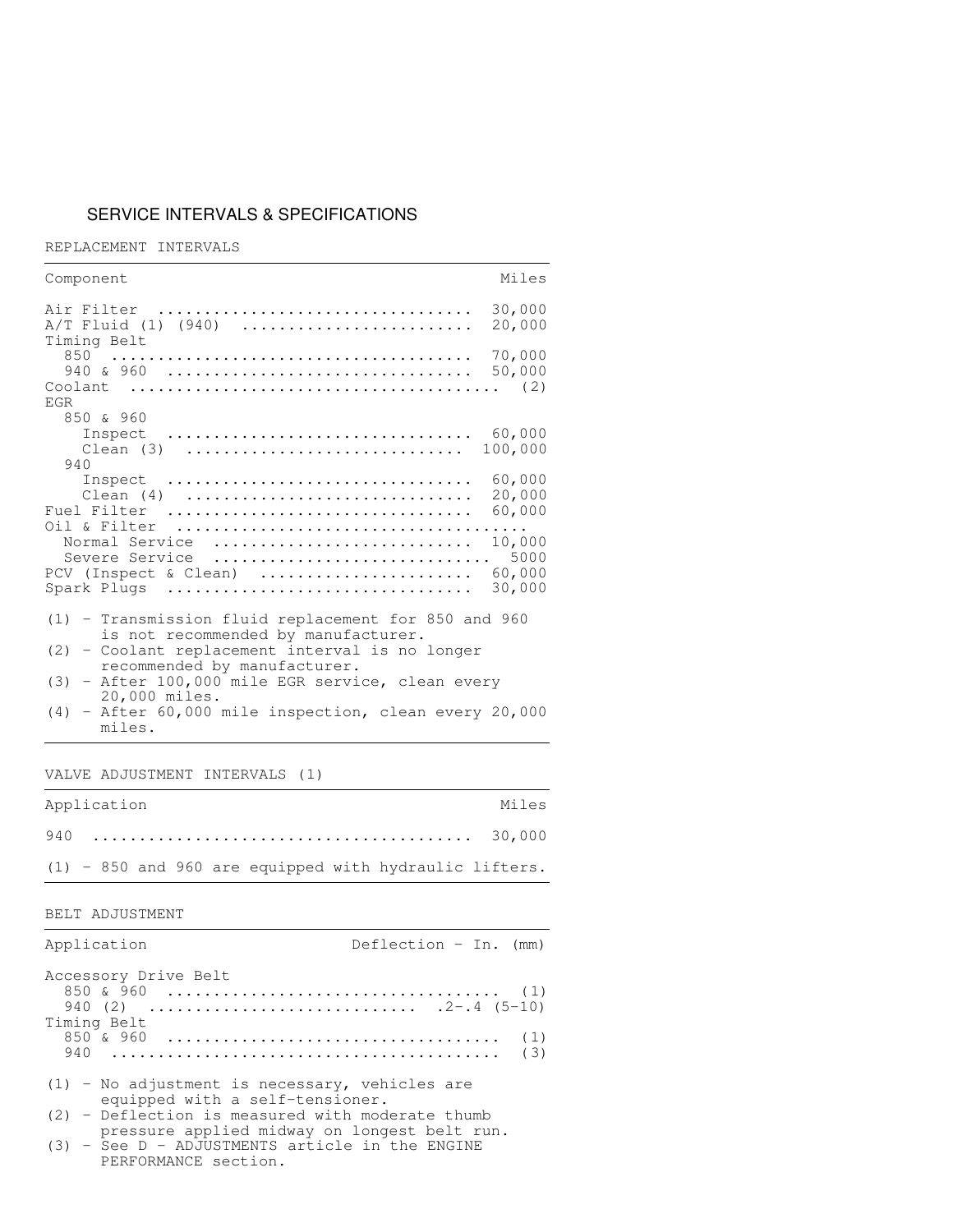# **MECHANICAL CHECKS**

## ENGINE COMPRESSION

COMPRESSION SPECIFICATIONS

Application Specification

| Compression Ratio<br>850                                                         |  |
|----------------------------------------------------------------------------------|--|
|                                                                                  |  |
|                                                                                  |  |
| 940                                                                              |  |
| Non-Turbo $\ldots \ldots \ldots \ldots \ldots \ldots \ldots \ldots \ldots$ 9.8:1 |  |
| Turbo                                                                            |  |
|                                                                                  |  |
|                                                                                  |  |

## VALVE CLEARANCE

NOTE: 850 and 960 models are equipped with hydraulic lifters.

VALVE CLEARANCE SPECIFICATIONS - 940

| Application |                               |                   |                                                    | In. $(mm)$ |
|-------------|-------------------------------|-------------------|----------------------------------------------------|------------|
| Cold        | When Checking                 | .<br>When Setting | $.010-.018$ $(.25-.45)$<br>$.014-.016$ $(.35-.40)$ |            |
| Warm        | When Checking<br>When Setting | .<br>.            | $.012-.020$ $(.30-.50)$<br>$.016-.018$ $(.40-.45)$ |            |

## **IGNITION SYSTEM**

#### IGNITION COIL

IGNITION COIL RESISTANCE - Ohms  $@68°F (20°C)$ 

| Application                                                            | Primary | Secondary |
|------------------------------------------------------------------------|---------|-----------|
| 850                                                                    |         |           |
| Non-Turbo  5  8400<br>Turbo  5-1.5  8000-9000                          |         |           |
| 940                                                                    |         |           |
| EZ 116K (Bosch) $6 - .9$ 7000-8500<br>REX-I (Bendix)  .5-.6  5000-7000 |         |           |
|                                                                        |         |           |

## SPARK PLUGS

SPARK PLUG TYPE

| Application | Bosch |                         | Champion |
|-------------|-------|-------------------------|----------|
| 850         |       | Non-Turbo  FR6DC  RC9YC |          |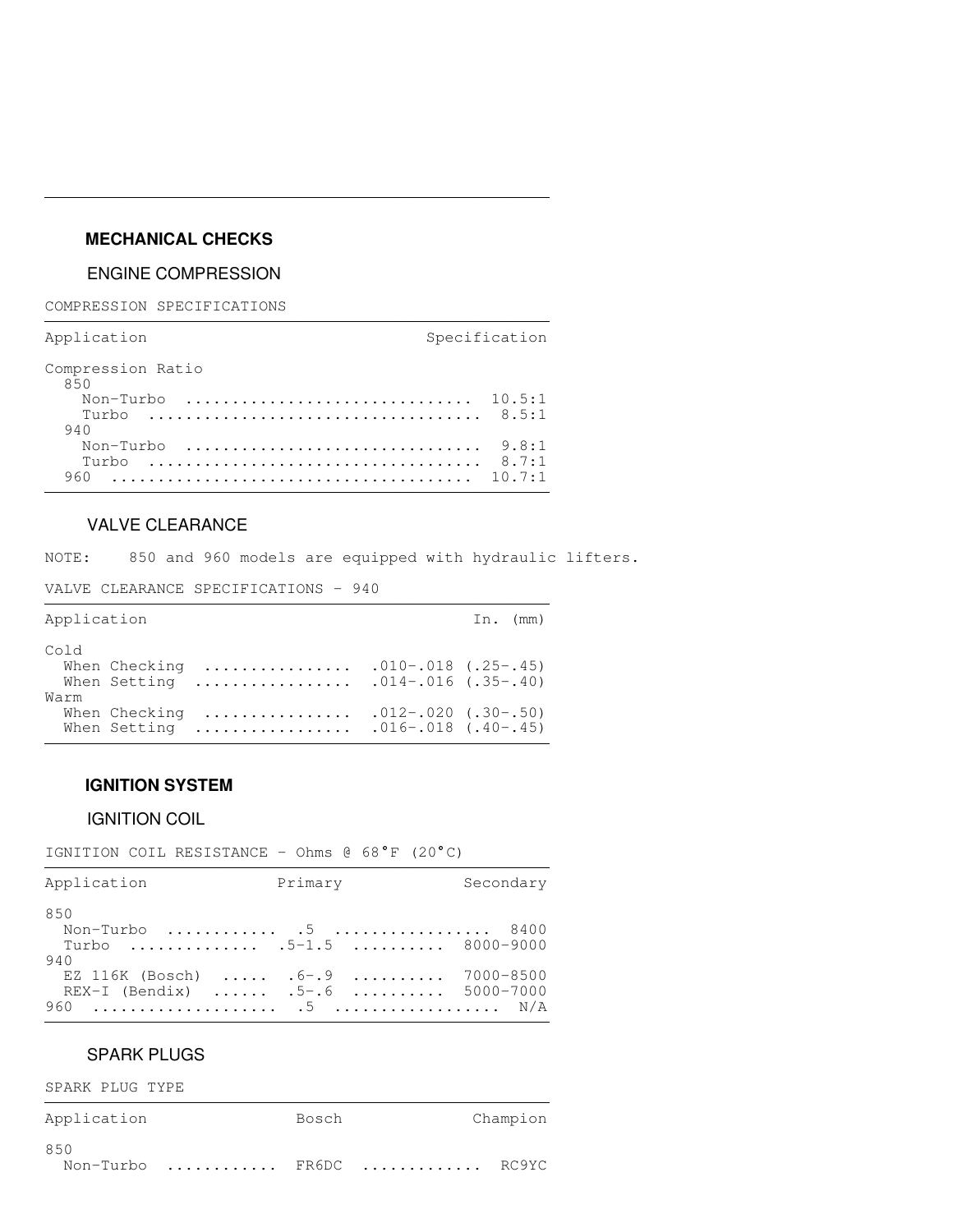| 940 $WR7DC$ $N/A$                |  |  |
|----------------------------------|--|--|
| 960                              |  |  |
| Normal Driving  FR7DC  RC9YC     |  |  |
| High-Speed Driving  FR6DC  RC7YC |  |  |

SPARK PLUG SPECIFICATIONS

| Application | Gap<br>In. $(mm)$                        | Torque<br>Ft. Lbs. (N.m) |
|-------------|------------------------------------------|--------------------------|
|             | All Models  .028-.032 (.70-.80)  18 (25) |                          |

# FIRING ORDER

 Refer to appropriate illustration for firing order and distributor rotation. See Fig. 1, 2 or 3.



Fig. 2: Firing Order & Distributor Rotation - 940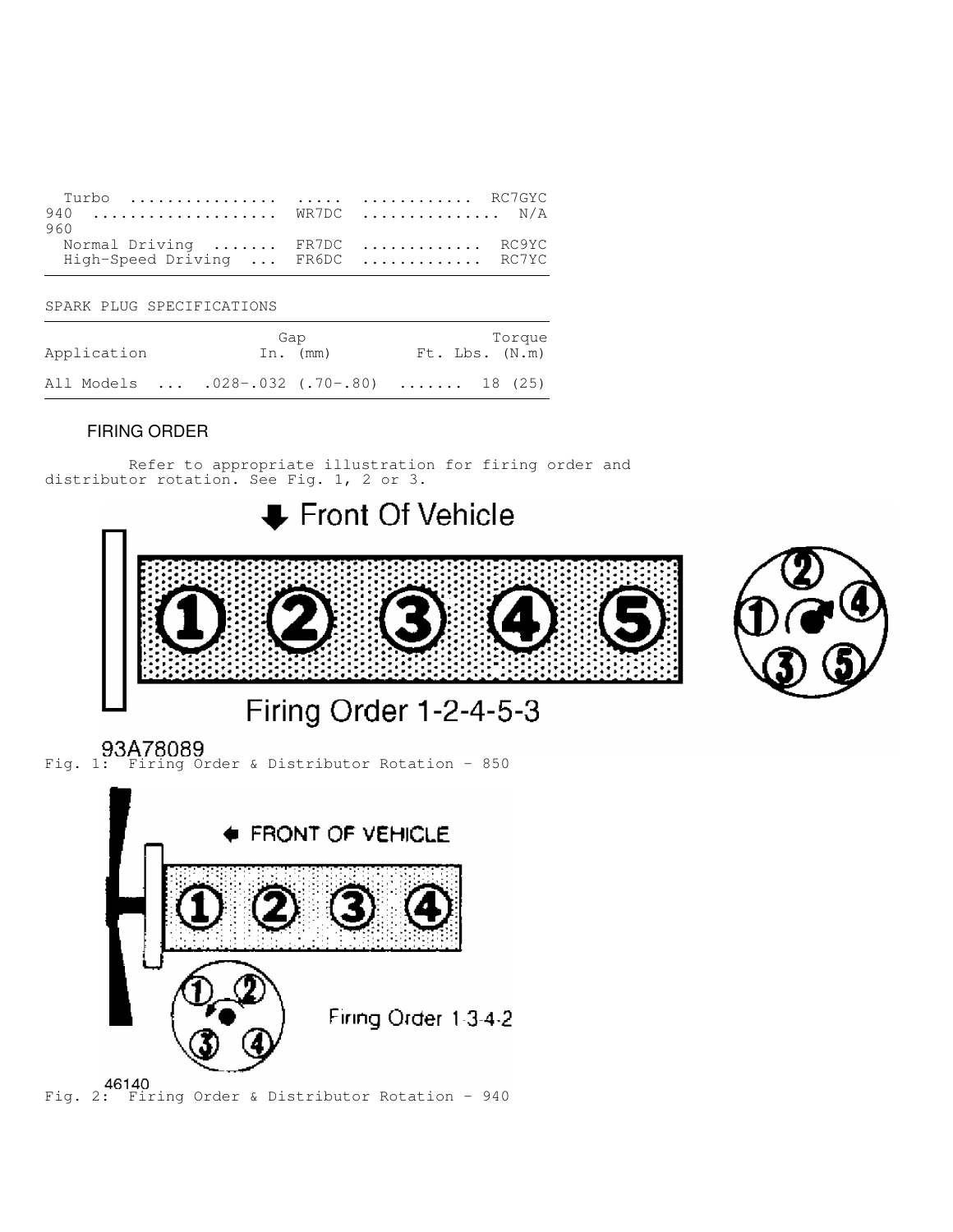

Fig. 3: P2C26106<br>Fig. 3: Firing Order - 960

# IGNITION TIMING

IGNITION TIMING (Degrees BTDC @ RPM)

| Application                                                              | (1) Timing                                    |
|--------------------------------------------------------------------------|-----------------------------------------------|
| 850<br>Non-Turbo<br>$Turbo$                                              | $8-12$ $0$ $750-850$<br>$4 - 8$ $8$ 750 - 850 |
| 940<br>Non-Turbo                                                         |                                               |
| $EZ$ 116K (Bosch)<br>REX-I (Bendix)  10 @ 725-825<br>Turbo  12 @ 750     | 12 @ 725-825                                  |
| 960                                                                      |                                               |
| $(1)$ - Ignition timing is computer-controlled and is<br>not adjustable. |                                               |

# **FUEL SYSTEM**

## FUEL PUMP

FUEL PUMP PERFORMANCE (1)

| Application | Pressure<br>psi (kq/cm²)   | Volume In 30 Sec.<br>Pts. (L)                                 |
|-------------|----------------------------|---------------------------------------------------------------|
|             |                            | All Models  43.5 (3.06)  1.1 (.52)                            |
|             | fuel pump relay by-passed. | (1) - At 12 volts, $68^{\circ}$ F (20°C), with engine off and |